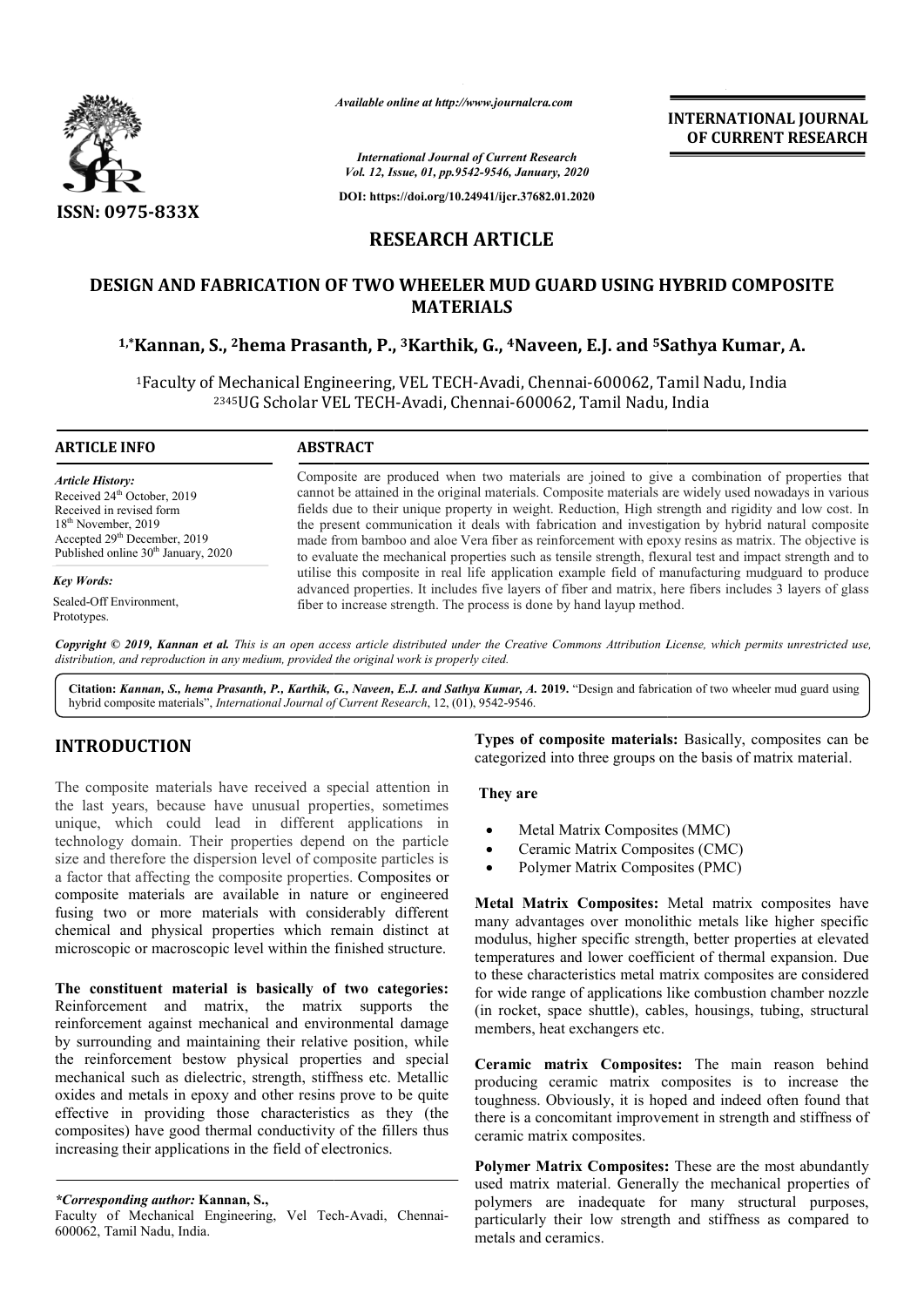

STRUCTURAL COMPOSITE: combination of reinforcement material with a matrix (nanocomposite matrix)



These difficulties are overcome by reinforcing other materials with polymers. Secondly processing of this type of matrix composites does not demand high pressure and high temperature. Simpler equipments are required for manufacturing polymer matrix composites. For this reason polymer composites developed rapidly and soon became popular for structural applications. Polymer composites are used because overall properties of these composites are superior to those of the individual polymers. The elastic modulus is greater than that of the neat polymer but is not as brittle as ceramics. tes.<br>
americase<br>
esee<br>
olym<br>
(FRI)<br>
(FRI)<br>
dade<br>
und:<br>
sical<br>
fries

#### **Two types of polymer composites are:**

- Fiber reinforced polymer composite (FRPC)
- Particle reinforced polymer composite (PRPC)

#### **Classification of Natural Fibers**

**Synthetic Fibers:** Synthetic fibers are made from synthesized polymers of small molecules. The compounds that are used to make these fibers come from raw materials such as petroleum based chemicals or petrochemicals. These materials are polymerized into a long, linear chemical that bond two adjacent carbon atoms. Differing chemical compounds will be used to produce different types of synthetic fibers. Synthetic fibers account for about half of all fiber usage, with applications in every field of fiber and textile technology. Although many classes of fiber based on synthetic polymers have been evaluated as potentially valuable commercial products, four of them - nylon, polyster, acrylic and polyoeflin dominate the market.



These four account for approximately 98 percent by volume of synthetic fiber production, with polyester alone accounting for around 60 per cent. There are several methods of manufacturing synthetic fibers but the most common is the Melt spinning process. It involves heating the fiber until it begins to melt, then you must draw out the melt with tweezers as quickly as possible. The next step would be to draw the molecules by aligning them in a parallel arrangement. This brings the fibers closer together and allows them to crystallize and orient. Lastly, is Heat-Setting. This utilizes heat to permeate the shape/dimensions of the fabrics made from heat sensitive fibers. fiber production, with polyester alone accounting for<br>60 per cent. There are several methods of<br>uring synthetic fibers but the most common is the<br>ming process. It involves heating the fiber until it<br>melt, then you must dra

**Literature review on natural fibres** environmental awareness throughout the world has greatly impacted materials engineering and design. Renewed interest in the utilization of natural materials addresses ecological issues such as renewability, recyclability and environmental safety. Currently, synthetic fibres like glass, carbon and aramid impacted materials engineering and design. Renewed interest<br>in the utilization of natural materials addresses ecological<br>issues such as renewability, recyclability and environmental<br>safety. Currently, synthetic fibres like their high strength and stiffness properties . However, these fibres have serious drawbacks in terms of their biodegradability, initial processing costs, recyclability, energy consumption, machine abrasion, health hazards, etc. Most significantly, adverse environmental impact alters the attention from synthetic fibres to natural/renewable fibres. In recent their high strength and stiffness properties. However, these fibres have serious drawbacks in terms of their biodegradability, initial processing costs, recyclability, energy consumption, machine abrasion, health hazards, the polymer matrix is receiving great attention. The interest of scientists and engineers has turned over on utilizing plant fibres as effectively and economically as possible to produce good quality fibre-reinforced polymer structural, building, and other needs. It is because of the high availability and has led to the development of alternative materials instead of conventional or man **fibres:** Increasing receiving great attention. The interest of<br>ers has turned over on utilizing plant<br>nd economically as possible to produce<br>reinforced polymer composites for structural, building, and other needs. It is because of availability and has led to the development of and materials instead of conventional or man-made ones. *mud guard woing bybrid composite materials*<br> **EXERCT:**<br> **EXERCT:**<br> **EXERCT:**<br> **EXERCT:**<br> **EXERCT:**<br> **EXERCT:**<br> **EXERCT:**<br> **EXERCT:**<br> **EXERCT:**<br> **EXERCT:**<br> **EXERCT:**<br> **EXERCT:**<br> **EXERCT:**<br> **EXERCT:**<br> **EXERCT:**<br> **EXERCT:**<br>

Many types of natural fibres have been investigated for their use in polymer such as wood fibre, sisal, kenaf pineapple, jute, banana and straw. The influence of lignin content on the mechanical behavior of jute was studied [9], found a gradual decrease in both the strength and stiffness of the fibre with lignin removal. Similar experiments were carried out on sugarcane fibre and provided additional evidence of the significant contribution of lignin to fibre strength. However studied the physical properties of natural fibre and concluded the physical property of natural fibres depend mainly on the nature of the plant, locality in which it is grown, age of the plant, and the extraction method used. reported on the different nature of the plant, locality in which it is grown, age of the plant, and the extraction method used. reported on the different natural organic fibre and provides the informations about the composition and physical properties of natural fibre. discussed the factors affecting the agro fibres and found that the chemical composition and physical properties of them depends on part from which fibre is extracted; the age of plant and the extraction methods. Aany types of natural fibres have been investigated for their<br>se in polymer such as wood fibre, sisal, kenaf pineapple, jute,<br>anana and straw. The influence of lignin content on the<br>nechanical behavior of jute was studied is in both the strength and stiffness of the fibre with removal. Similar experiments were carried out on the fibre and provided additional evidence of the natural fibre strength. However the physical properties of natural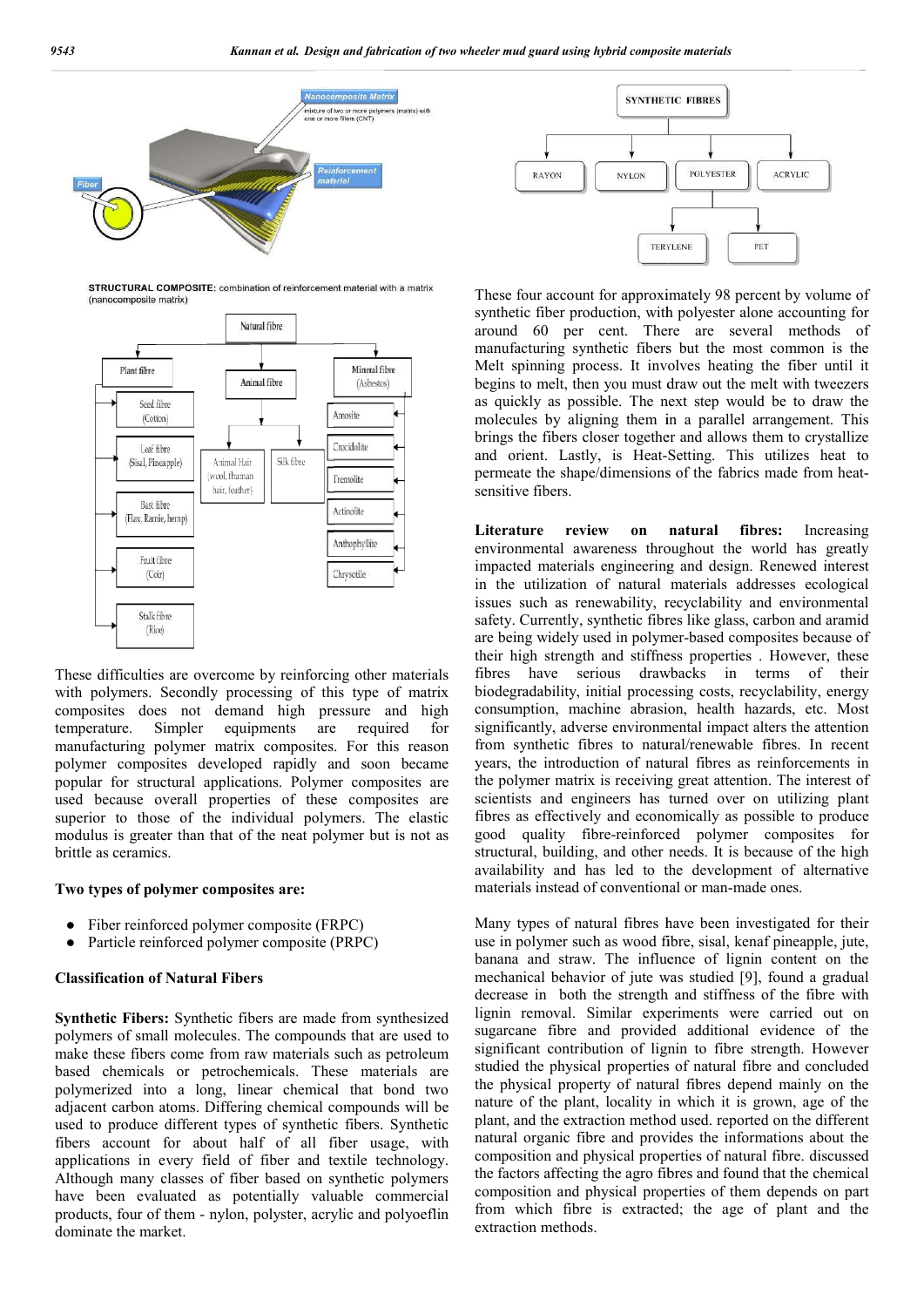Idicula et al studied the physical properties of natural fibres were mainly determined by their chemical and physical composition such as structure of fibres, cellulose content, angle of fibrils, cross section and the degree of polymerization. Salit studied the background of the importance of natural fibres. The advantages of tropical natural fibres are listed. The information about fibre extraction process, the application of fibres and other important topics are discussed.

**Literature review on chemical treatment of natural fibres:** Knowledge of the physio-chemical properties as well as mechanical behavior of natural fibres is required in order to optimize the composite performance. Most of the work has been done to clarify the influence of the vegetable fibre composition and the effect of the treatment process on their mechanical characteristics. The properties of composites depend on the matrix, fibres, and on their interfacial bonding. The adhesion between the reinforcing fibres and the matrix in composite materials plays an important role in the final mechanical properties of the material since the stress transfer between matrix and fibres determines reinforcement efficiency. The surface of synthetic fibres is usually modified using various types of processes in order to improve the fibre surface wettability with the matrix and to create a strong bond at the fibre–matrix interface which, in turn, provides an effective stress transfer between the matrix and the reinforcement fibres.

When natural fibre used as reinforcement in composite materials, many problems occur at the interface due to (incompatibility). Therefore, surface modification of the natural fibres by means treatment is one of the largest areas of current research to improve compatibility and interfacial bond strength. It is worth to mention that the chemical treatment of the fibres can either increase or decrease the strength of the fibres, and hence good understanding of what occurs structurally is required On the other hand, poor interfacial interaction leads to 40 strains, porosity, environmental degradation, moisture absorption, poor mechanical properties of composite parts, and de-bonding over time. Chemical modification of cellulose fibres is usually applied to correct for deficiencies of the fibres. Modification may result in improved performance of the composites produced. This can be done through several approaches, including plasma activation and graft polymerization with vinyl monomers. These, however, will increase the fibre cost. The primary drawback of using cellulose fibres is their limited thermal stability with noticeable degradation occurring as the melt processing temperature approaches 200o C. Higher processing temperatures that reduce melt viscosity and facilitate good mixing, however, are possible, but only for short periods. If degradation occurs, cellulose fibres can be responsible for the formation of tar-like products and pyrolysis acids that may have various damaging effects both on the processing equipment and the composite properties. There are some physical fibre treatments like Plasma, but nowadays when we speak about surface treatments we almost mean chemical ones. These treatments can clean the fibre surface, modify the chemistry on the surface, lower the moisture uptake and increase the surface roughness. The contribution of fibres to the final properties of the composite depends on: fibre-matrix interface, nature of interface, mechanical properties of fibres, type (continous/ discontinous) and orientation of fibres in the composite (anisotropy), volume fraction of fibres and processing technique used for composite manufacturing as studied.

Thus to meet all these fundamentals steps for synthesis of composite, the surface of fibres are to be properly bleached or cleaned so that the new sites may developed for interlocking of the fibres and matrix. Many works has been performed to treat the surface of the fibre by different chemical so that the surface of the fibre may modified . But before modification, the surface bleaching of fibre may introduce and shortcomings associated with natural fibres have to be overcome before using them in polymer composites. The most serious concern with natural fibres is their hydrophilic nature due to the presence of pendant hydroxyl and polar groups in various constituents, which can lead poor adhesion between fibres and hydrophobic matrix polymers. As the natural fibres bear hydroxyl groups from cellulose and lignin they are amenable to chemical modification. The hydroxyl groups 41 may be involved in the hydrogen bonding within the cellulose molecules thereby reducing the activity towards the matrix. Chemical modifications may activate these groups or can introduce new moieties that can effectively lead to chemical interlock with the matrix.

Mercerization, isocyanate treatment, acrylation, permanganate treatment, acetylation, silane treatment and peroxide treatment with various coupling agents and other pretreatments of natural fibres have achieved various levels of success for improving fibre strength, fibre fitness and fibre-matrix adhesion. In the following section we report a review of the main pretreatments techniques. Stamm et al studied the effect of acetylation on jute fibres at different reaction times and reaction temperatures. The modified fibres were characterized by FTIR, DSC, TGA and SEM studies. The extent of moisture regains and thermal stability was reported. From the study, the authors found that the thermal stability of acetylated jute is higher than that of untreated jute. Another major drawback of using cellulose fibres as reinforcing agent is the high moisture absorption of the fibres due to hydrogen bonding of water molecules to the hydroxyl groups within the fibre cell wall. This leads to a moisture build-up in the fibre cell wall (fibre swelling) and also in the fibre-matrix interface. Mohanty et al have studied the surface modifications of natural fi 42 increasing the concentration of the alkali. characterized the kenaf (Hibiscus cannabinus) nano fibres by environmental scanning electron microscopy (ESEM) and transmission electron microscopy (TEM), were isolated from unbleached and bleached pulp by a combination of chemical and mechanical treatments. investigated the effect of modification on visco elastic properties of kenaf fibrereinforced polypropylene (PP) composites.

An increase in storage and loss moduli and a decrease in the mechanical loss factor were observed for all treated composites, indicating more elastic behavior of the composites when compared with the pure PP. By treating the fibres with suitable chemicals, the reinforcing efficiency of the fibres in the composite and the interfacial adhesion between fibres and most polymers matrices was solved. Chemical treatment of the fibre cleaned the fibre surface, chemically modified the surface, delayed the moisture absorption process and increased the surface roughness. It has been found that the alkalization treatment improved the mechanical properties of the kenaf fibre significantly as compared to untreated kenaf fibre studied the surface modification method improve the sisal fibre/matrix interaction with alkali treatment, H2SO4 treatment, conjoint H2SO4 and benzol/alcohol dewax treatment, acetylated treatment, thermal treatment, alkali-thermal treatment and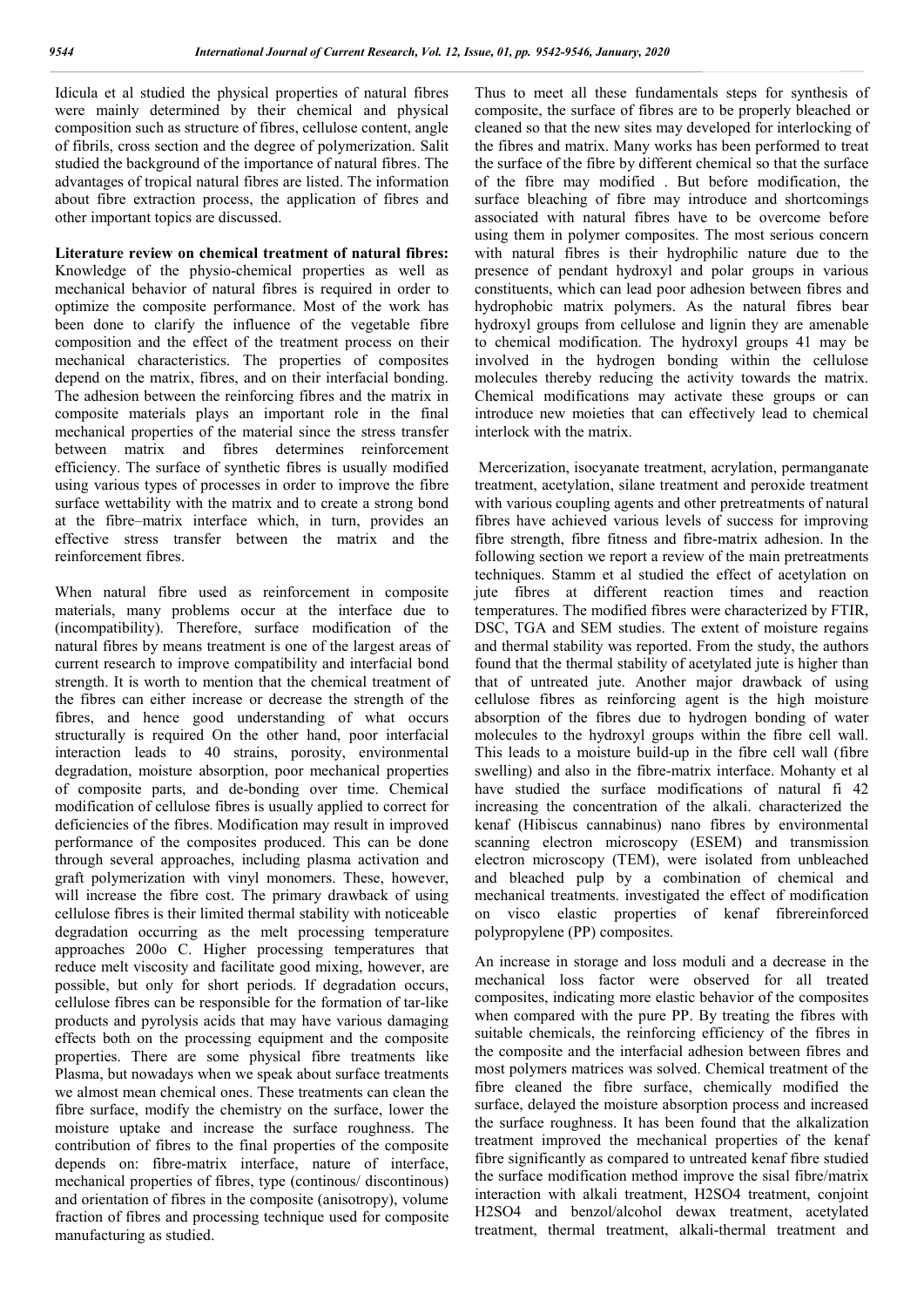thermal-alkali treatment. Ray et al studied the changes occurring in jute fibres after 5 % NaOH solution treatment for different periods of 0, 2, 4, 6, and 8 hrs. A 9.63 % weight loss was measured during 2 hr of the treatment with a drop of hemicelluloses content from 22 to 12.90 %. The tenacity and modulus of treated fibres improved by 45 % and 79 %, respectively, and the breaking strain was reduced by 23 % after 8 hr of the treatment. The crystallinity of the fibres increased only after 6 hr of the treatment. investigated the influence of silane coupling agent on kenaf fibre-reinforced PLA. The stress on the fibres in the composite under transverse load was monitored in situ and non destructive methods using X-ray diffraction. reported the influence of chemical modification on dynamic mechanical properties of banana fibre-reinforced polyester composites. A number of silane coupling agents were used to modify the banana fibres.

Zulkifli et al studied the effect of chemical treatment on the interlaminar fracture toughness of woven silk composite. The results give the indication of the effect of the fibre surface treatment and number of layers because the thicknesses of all the specimens are the same. investigation reveals that the chemical treatment improved the dielectric strength and thermal conductivity by about 29.37 % and 139 % respectively compared with untreated fibre composites. Finally, the dielectric constant value of the treated fibre composite was found to be lower than the untreated fibre composite and virgin unsaturated polyester. Kalia et al have done a review work on pretreatment of natural fibre and suggests that the graft copolymer of natural fibre with vinyl monomers provide better adhesion between matrix and fibre. have studied a comparison between modified and unmodified high density polyethene /borassus fibre composite. They found that fibre matrix interaction is strong in modified fibre as compare to pure one which is supported by enhanced mechanical properties of the natural fibre. Liu et al reported to modify the surface of jute fibre mat by sodium hydroxide and maleic anhydride in propylene emulsion method and micromechanical properties of jute fibre mat. They have found that the surface of jute fibre mat have been very effective in improving fibre-matrix adhesion. The result has demonstrated a new approach to use natural materials to enhance the mechanical performance of composites. investigated the surface properties of chemically modified natural fibre using inverse gas chromatography on natural fibre like eucalyptus, bagassee and wheat straw with 1% NaOH.

The result shows that alkaline treatment achieves the overall improvement in the properties of natural fibre composite. Ahad et al studied the chemical treatment on banana fibre with 5%,10%,15% NaOH and found that the treated fibres has good mechanical strength as the surface of the fibre is chemically bleached and modified with the alkaline treatment. treated natural fibre to synthesize the concrete composite from jute fibre which provides high mechanical performance to the natural fibre composites. have studied the effect of surface treatment on some mechanical properties of sisal fibre using alkaline treatment method with NaOH at different 44 concentrations and time at a constant temperature of 65oC. The surface morphology and characteristics of the treated and untreated sisal fibre samples was studied using Scanning Electron Microscope (SEM). The result shows that, the extent of surface modification depends on the concentration of NaOH solution and time of treatment. The changed fibre surface

properties observed from SEM images of the treated sisal<br>fibres were responsible for better adhesion. responsible for better adhesion.

#### **Testing Of Composites**

**Tensile Test:** Tensile testing, is also known as tension testing, is a fundamental materials science test in which a sample is subjected to a controlled tension until failure. The results from the test are commonly used to select a material for an application, for quality control, and to predict how a material will react under other types of forces. Properties that are directly measured via a tensile test are ultimate tensile strength, maximum elongation and reduction in area. From these measurements the following properties can also be determined: Young's modulus, Poisson's ratio, yield strength, and strainhardening characteristics

**Universal testing machine:** Universal testing machine (UTM) is called so because of the versatility of its application. The following test can be performed with it:

- Tension test
- Compression test
- Bending test

#### **Advantages of composite material**

#### **Advantages**

Low specific weight, resulting in a higher specific strength and stiffness than glass fiber.

The production requires little energy, and CO2 is used while oxygen is given back to the environment. Producible with low investment at low cost

Reduced wear of tooling, healthier working condition, and no skin irritation.

- Thermal recycling is possible
- It has Good thermal and acoustic insulating properties.

#### **Applications**

**Building and construction industry: Panels for partition and** false ceiling, partition boards, wall, floor, window and door frames, roof tiles, mobile or pre-fabricated buildings which can be used in times of natural calamities such as floods, cyclones, earthquakes, etc.

**Storage devices**: Post-boxes, grain storage silos, bio-gas containers, etc.

- **Furniture:** chair, table, shower, bath units, etc.
- **Electric devices**: Electrical appliances, pipes, etc.
- **Everyday applications**: Lampshades, suitcases, helmets, etc.

**Transportation:** Automobile and railway coach interior, boat, etc.

### **REFERENCES**

- Ahmad, I., Baharum, A., Abdullah, I. 2006. "Effect of extrusion rate and fiber loading on mechanical properties of Twaron fiber-thermoplastic natural rubber (TPNR) composites", *J. Reinf. Plast. Compos.,* 25 , 957–965.
- BC Ray Loading Rate Sensitivity of Glass Fiber-epoxy Composite at Ambient and Sub-ambient Temperatures Department of Metallurgical and Materials Engineering, National Institute of Technology, Rourkela.